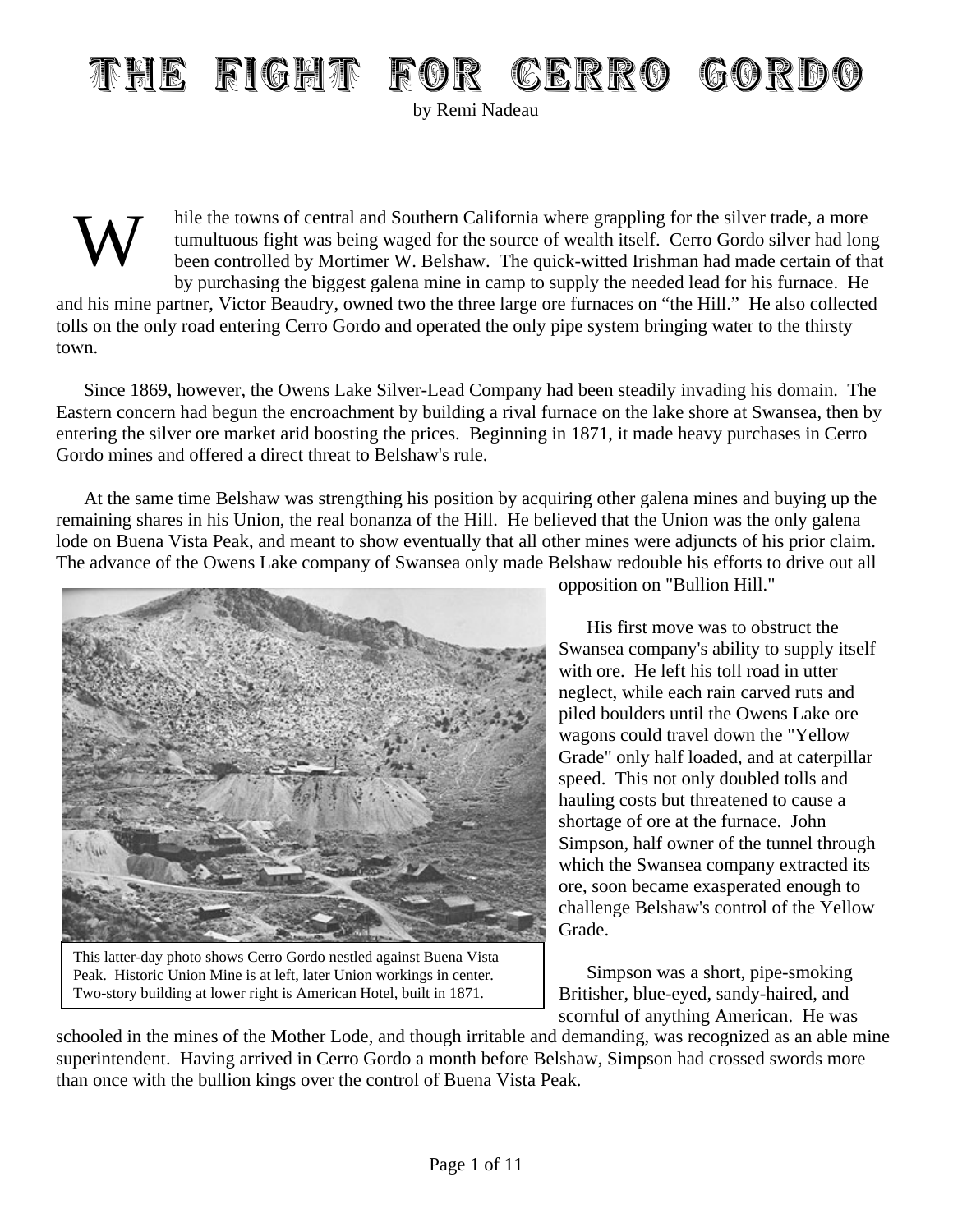On the night of August 3, 1871, the stanch Briton opened the dispute with Belshaw. Riding down the tortuous canyon, he drew to a halt at the tollhouse a mile arid a half below camp. According to custom, the keeper demanded the twenty -five -cent toll, but Simpson firmly refused to pay arid, spurring his horse through the gatewav, rode on down the Yellow Grade. The keeper then rushed up to Cerro Gordo for a deputy to hunt down the offender. Simpson was arrested at Lone Pine and taken back to camp.

His purpose, of course, was to bring the situation before the courts, and he now vociferously demanded trial by jury. Ninety men were examined before an impartial panel was selected, and after a stormy two-day session it handed down a verdict of "not guilty." The factious Englishman had spent considerably more in lawyers' fees than the two bits in question, but he had brought the contest to the attention of the county.

At their next meeting the Inyo supervisors reduced Belshaw's toll rates to correspond to the poor condition of the road, and the citizens around Owens Lake began subscribing for a new road to be built by the Swansea company along a route surveyed by Simpson. Early in September the road builders tackled the slopes of the Inyo Range with picks arid shovels, carving the road which, except for its present starting point at Keeler, is still used today. Near Cerro Gordo they left the rainwashed Belshaw road and cut around the north side of the canyon. But within a mile the rugged ground forced the roadbed back into the narrow ravine, back over Belshaw's route, through two shadowy defiles around which a burro path could not be graded. When wagons began passing over the new road, surveyed and graded four-fifths of the way to Cerro Gordo by the Owens Lake contractors, Belshaw continued to collect his tolls. "Nobody can cut around him," the Inyo *Independent* claimed in describing the situation, "nor can opposition ore buyers afford to haul over his road."



Forly-niner lad, Pleasant A. Chalfant later settled in Owens Valley and founded pioneer newspaper, the Inyo Independent, in 1870 His editorials condemned the law.

With this latest development in the toll-road dispute, the Independent's editor, Pleasant A. Chalfant, joined the Swansea company in fighting Belshaw and his methods. "When an exclusive franchise falls into the hands of a man whose soul is not above a five cent piece," Chalfant began, "then the public may expect to be choked until that five cent piece is forthcoming." Belshaw had refused eight thousands dollars for the road, Chalfant pointed out, but for tax purposes declares its value not over one thousand dollars.

"We earnestly recommend that the county take it at that price for the public benefit. " Belshaw would never improve it, concluded the editor, "as long as he thinks he can thereby prevent any other individual or company from getting a foothold in what he conceives to be his especial domain - at the mines of Cerro Gordo."

When the county supervisors met at Independence in August 1872, petitions signed by almost every taxpayer in Owens Valley were presented.

They asked the board "to buy this toll road and make it a free one, or if that cannot be done, to reduce the tolls to the minimum allowed by law." Their lawyer maintained that Belshaw had "worked too hard for several years in collecting tolls on his mountain trail and not enough in trying to make it good enough for wagons, and consequently he ought to be made to take a rest."

"If it had not been for the owner of that trail," retorted Pat Reddy, Belshaw's quick-witted attorney, "practically there would have been no Cerro Gordo, or need of any road at all."

With pugnacious John Simpson on the board as the member from Cerro Gordo, it was not surprising that the three supervisors favored the Owens Valley petitioners. Within a few days they reduced Belshaw's toll rate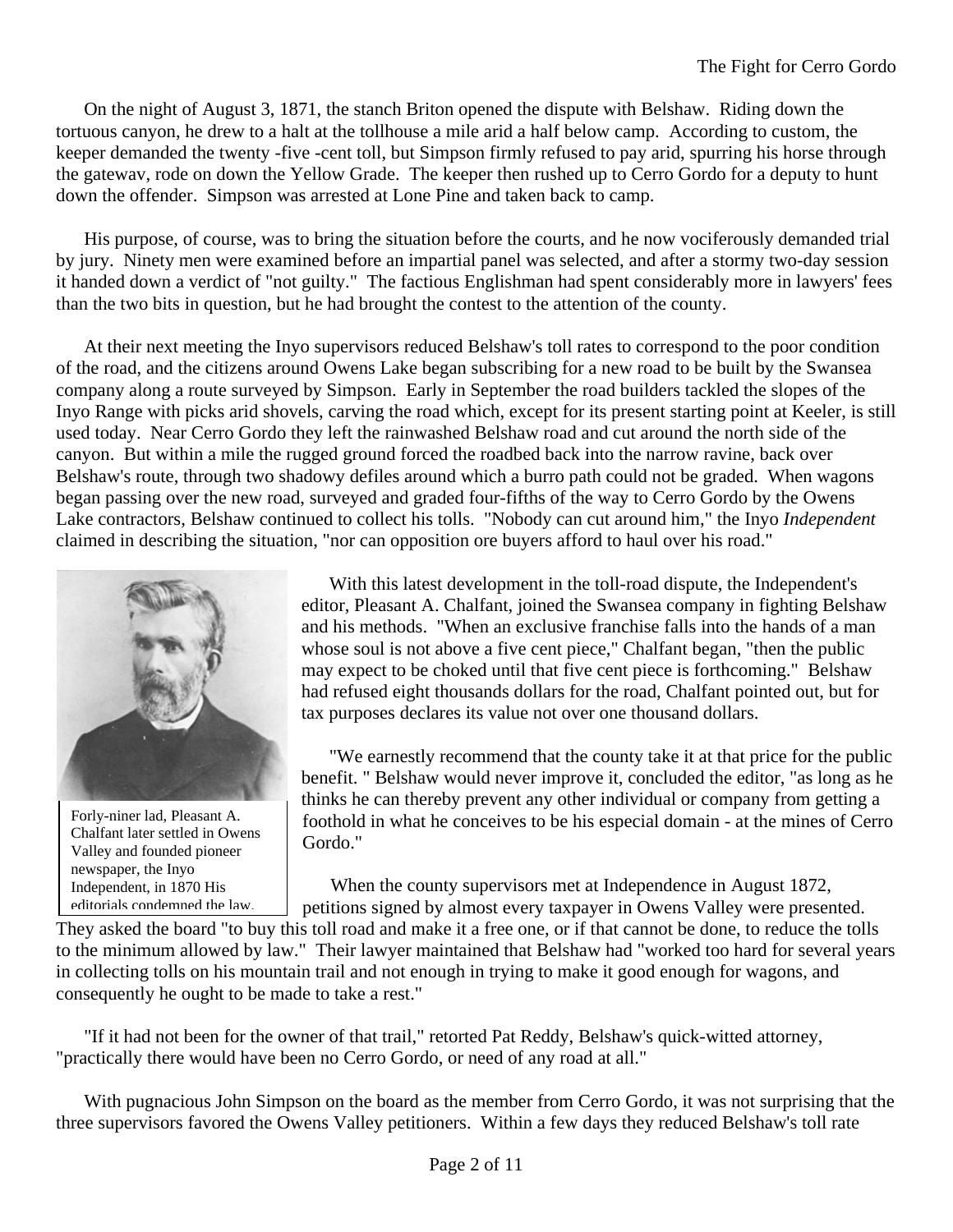again to half the original charge. But before they could bring themselves to appropriate the road entirely, John Simpson resigned his post and left Inyo for a temporary mining assignment in the Mother Lode. The boys on the Hill, indicating where their own sympathies lay in the contest, thereupon almost unanimously elected a new supervisor - Mortimer W. Belshaw.

That quite definitely ended the fight for the gateway to Cerro Gordo.

But the Swansea company was not the only faction opposing Belshaw's reign. Since 1870 the owners of the San Felipe mine had disputed his claim to what he called the Union lode, and thus prevented him from perfecting his dominion over the whole Hill. Their original claim was a silver-quartz lode, situated near the Union shaft on the slope above town. In February 1870, they also purchased a tunnel from John Simpson and began extending it through to their silver vein.

•

Within a few weeks, however, Belshaw noticed galena ore on the dump of the San Felipe company's tunnel, a yield which could only come from his own Union lode. Ignoring the "No Admission" sign over the entrance, he stormed into the black depths and ordered the San Felipe miners away from his vein. Belshaw's outburst was heeded for a few days, but soon galena rock once more appeared on the dump. He now waited for a chance to intercept one of the owners.

In April he saw Gustave Wiss, a German doctor who owned the principal interest in the mine, at the mouth of the tunnel, showing the San Felipe holdings to a prospective buyer. Belshaw abruptly charged down from his furnace and met the two on the ore dump by the tunnel entrance. Standing on the disputed galena, he asked Wiss why he did not work his own mine rather than "forcibly going into another man's mine."

"If that is the Union mine it could be proved legally," snapped the German. He claimed it as the San Felipe. To Belshaw the assertion was preposterous. The Union was a galena deposit, containing both silver and lead, while the San Felipe was a pure silver-quartz vein.



Here is a day's output of 300 silver-lead bars from a Cerro Gordo smelter. Ingots weighed 87 pounds and were worth \$335 each. When bars accumulated, miners built cabins of them.

"This is your San Felipe mine, and this is my Union mine," he roared, pointing up the Hill as he spoke. "You have forty or fifty feet to run into your tunnel before you strike the San Felipe mine; you are now taking ore out of this, the Union mine."

Time would tell, retorted Wiss, whether or not the vein belonged to him. Meanwhile, if Belshaw meant business, he could sue.

"I could sue a beggar and catch a louse," quipped Belshaw.

Here is a day's output of 300 silver-lead bars from a Cerro Gordo smelter. Ingots weighed 87 pounds and were worth \$335 each. When bars accumulated, miners built cabins of them.

He stalked away with the warning that they could never haul that ore from the dump, "nor have any of the profits or benefits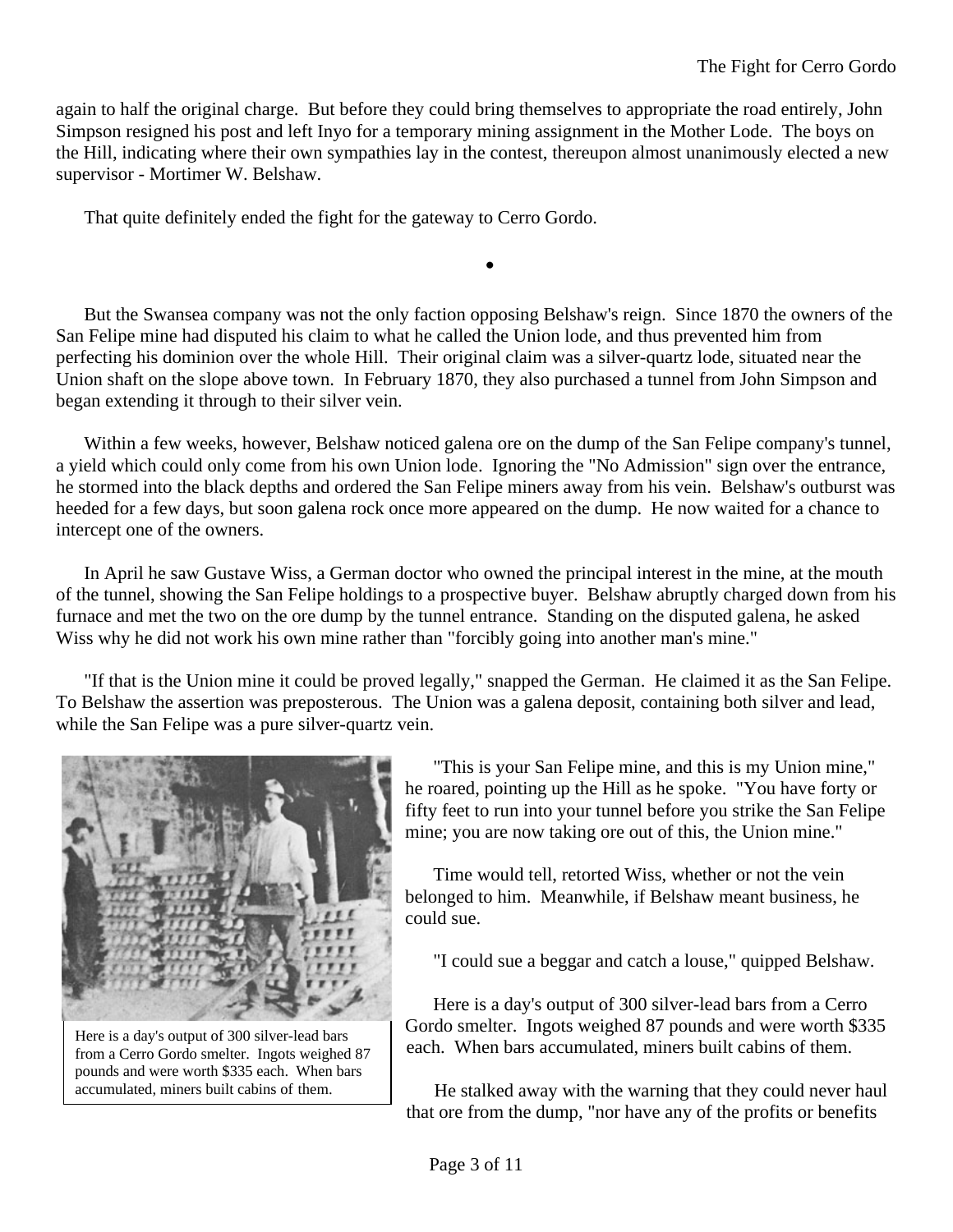of it." Wiss knew well that Belshaw made no empty threat. Let a San Felipe crew load a single wagon with that ore and a body of Belshaw's Union miners would descend on his dump to oppose them.

But soon Belshaw was taking steps to seize the San Felipe and remove all doubt of his title to the largest silver-lead deposit in California. His partner, Victor Beaudry, a businessman as resolute as Belshaw, acquired the mortgage to the San Felipe tunnel and foreclosed in February 1871. He and Belshaw took immediate possession and hauled the galena ore to their smelters.

The actual San Felipe mine - as distinct from the tunnel - was still owned by Wiss and the others, but they had almost ruined themselves running the tunnel through ore which they could not market. To satisfy two judgments against the San Felipe for back wages, the sheriff of Inyo took over the mine and sold it at auction in the spring of 1871. Belshaw and Beaudry were on hand with the needed cash.

Now, if the San Felipe company did not redeem its property by paying off the judgments in six months, the deed to the mine would be turned over to the bullion kings and the San Felipe would lose all claim to the great bonanza of the Hill. It was not until early November, a month before the December 5 deadline, that the San Felipe moved to reclaim its property. The directors held a meeting in San Francisco and sent M. Allison Wheeler to Inyo with instructions to pay off the judgments. A forty-niner from New York, Wheeler had turned up at every big strike from the Comstock to Mexico, earning a wide reputation as an expert mining engineer. He had been the interested party who accompanied Wiss when Belshaw upbraided him at the tunnel mouth - an occurrence which had not deterred Wheeler from buying a share in the San Felipe.

Armed with a bag of more than four thousand dollars in gold coins, he now left San Francisco in frantic haste. On November 29, after a four-hundred-mile train-and-stage ride, he stepped into the sheriff's office at Independence with six days to spare. Sheriff A. B. Elder, Belshaw's former partner, was out of town; his undersheriff sat behind the desk absorbed in local matters.

"I came up on behalf of the San Felipe Mining Company of San Francisco," began Wheeler, "to redeem the property that has been sold under execution."

The officer looked up in surprise, slowly absorbing the situation. The ownership of the San Felipe, and perhaps of the Union and the whole Hill, was about to be secured. He replied that he was ready to take a trip to Lone Pine and asked if the transaction could be deferred a couple of days. No, answered Wheeler, remembering that December 5 deadline, the business must be concluded here and now. Taking the bag of gold from his pocket, he counted out the required amount and demanded a receipt.

"While you are writing your receipt," agreed the undersheriff, "I will go and see to my horse."

He stepped across the street, and Wheeler knew he was scurrying for the office of Pat Reddy, Belshaw's shrewd attorney. When he returned Wheeler presented the receipt.

"I will not sign that now," answered the officer. Wheeler was dumfounded. Apparently they meant to deny his redemption.



Pat Reddy. who lost an arm in a Nevada fracas before coming to Owens Valley, was M. W. Belshaw"s wily lawyer. Brother Ned Reddy shot first in gun fights at Cerro Gordo and Lone Pine.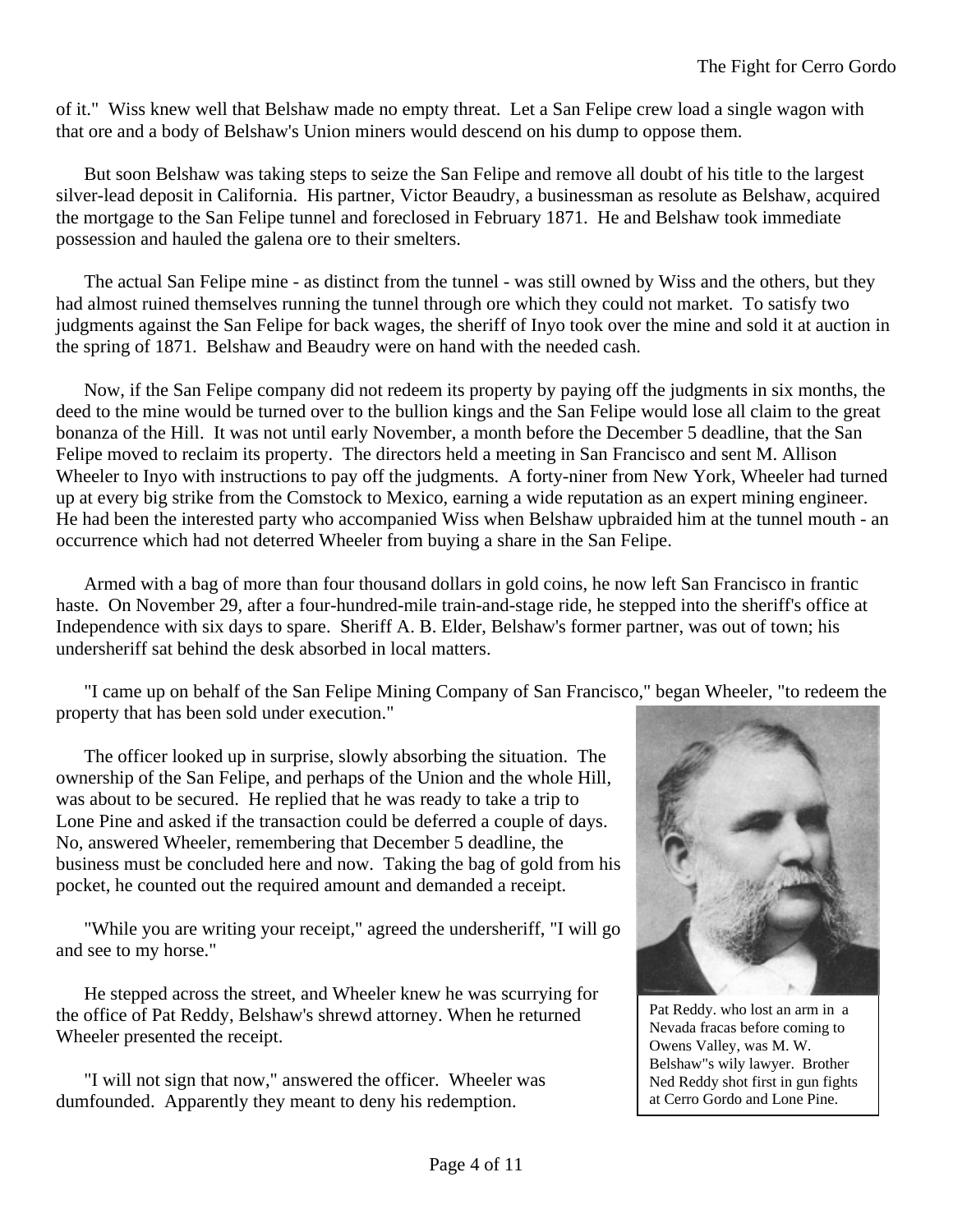"You have got the money," he cried, " and I must have a receipt."

"Counsel ordered me not to sign it now."

In desperation Wheeler stepped to the door, called in a local citizen, and, taking his name, bade him bear witness that he had offered the money to the undersheriff. But Wheeler knew it was a doubtful assurance of redemption, one that would probably wilt before Pat Reddy's glib tongue in an Inyo courtroom. In a moment the undersheriff had swung into the saddle and resolutely ridden out of town toward Lone Pine, leaving the San Felipe money in his office. M. Allison Wheeler watched him go in silent wrath, knew he would not return before December 5, and realized now that, in Inyo County, Belshaw's word was law.

From the time the deed to the San Felipe was delivered into their hands, Belshaw and Beaudry considered their hold on "the Hill" supreme. In July 1872, they sent a notice to the Owens Lake Silver-Lead Company at Swansea: No more ores could be taken from its Omega Tunnel, as they were the property of the Union Mining Company.

At this time the Swansea company had just finished perfecting a title of its own. A few days before it had bought the Santa Maria mine, last claim to the only body of galena left outside the Belsbaw-Beaudry interests. For several months its ores, extracted through this Omega Tunnel, had been supplying the smelter at Owens Lake with the needed lead flux.

Therefore, when Belshaw's edict reached Galen M. Fisher, Pacific Coast manager of the Owens Lake company, he came hurrying to Inyo from his office in San Francisco. Son of a New England sea captain, California Argonaut of the late 1850s, Galen Fisher was not the man to bow before Belshaw's mandates. Storming up the grade to Cerro Gordo, Fisher went to Victor Beaudry's office and demanded the meaning of the notice. Beaudry replied that the Santa Maria lode was part of the Union claim, and gave Fisher to understand that he and Belshaw now considered that they "owned the whole Hill." The Union, he explained, is "an older title than the Santa Maria by ten days." When Fisher accosted Belshaw he received the same answer: The Swansea workings were "a portion of the Union mine . . . "

The infuriated Owens Lake manager had not expected that the entire mountain would be claimed by the bullion kings, but neither had he any intention of seeing the Swansea furnace shut down for want of lead. If the Union title was older than the Santa Maria, he would secure a title older than either - the San Felipe. Ordering his furnace superintendent to continue using Santa Maria ores, he returned to San Francisco and bought a half interest in the San Felipe Company from Gustave Wiss and M. Allison Wheeler, promising in return to finance legal proceedings for the recovery of their mine. He would contest that farcical refusal of Wheeler's redemption and retrieve the San Felipe from Belshaw's hands. That done, he meant to prove that the San Felipe, an older claim than the Union, actually gave him ownership of the whole Hill. The fight for Cerro Gordo silver was approaching a showdown.

Fisher promptly sent a counternotice to Belshaw and Beaudry, demanding surrender of the Union mine. When the order was ignored, he brought legal action. In January 1873, Fisher filed suit against the bullion kings for more than a million dollars in rents, profits, and damages, arid the recovery of the San Felipe tunnel and mine, which lie claimed included the great Union bonanza. Owens Valley waited through the spring while the contending factions squared off for a vicious battle in the courts. When John Simpson, who bore scars of an earlier fight with the rulers of the Hill, heard of the suit he gave bitter warning to the San Felipe group: "They will beat you at the trial and then kick you out of town."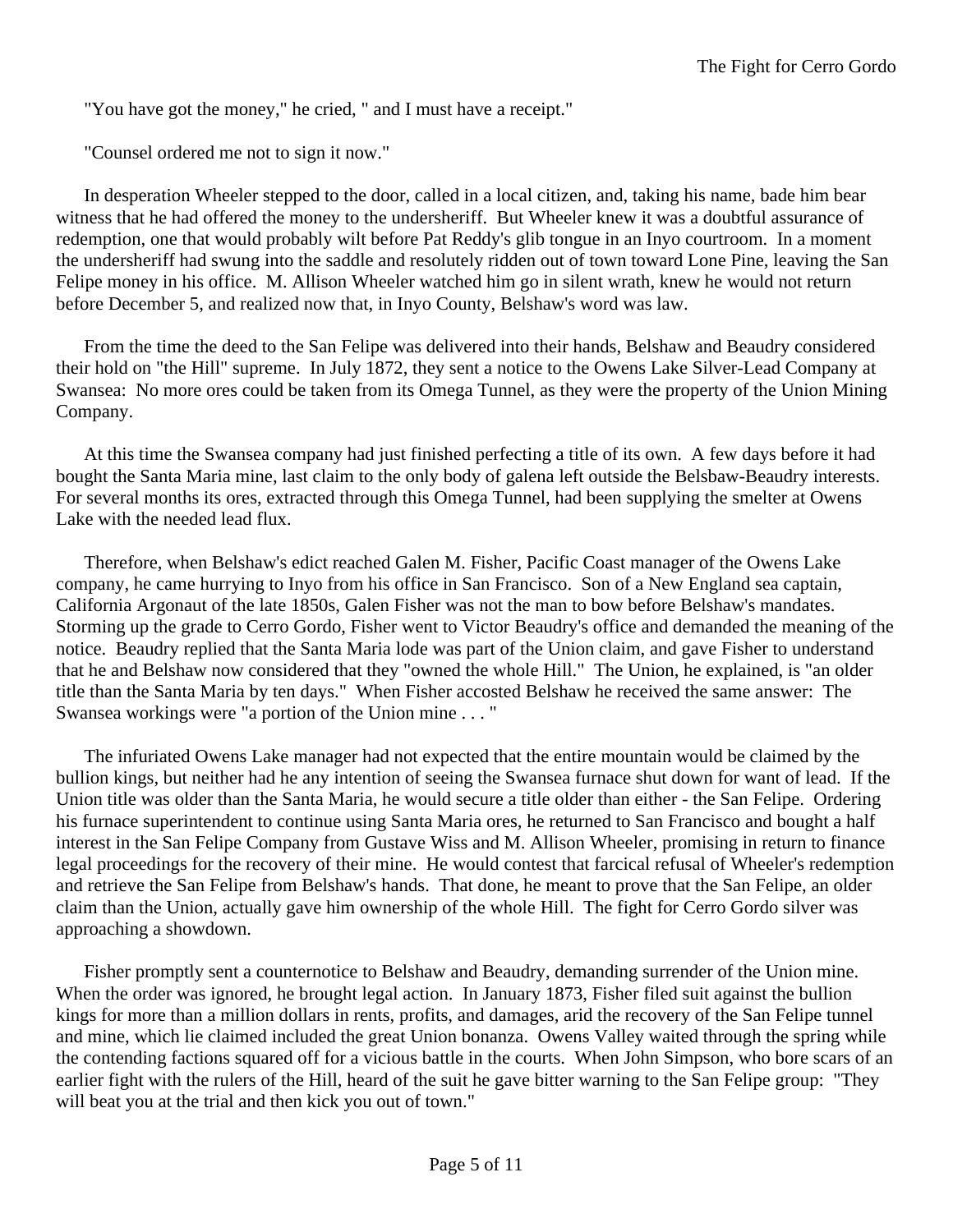On July 10, 1873 the "Big Suit" opened in Independence with fast-talking Pat Reddy heading Belshaw's defense counsel. The first question, a ruling to be decided by the judge, was whether Wheeler had made a valid redemption of the San Felipe mortgage. Although Pat Reddy claimed that Wheeler had shown no authority and had therefore been rebuffed by the undersheriff, Fisher's lawyers called in local witnesses to the transaction and secured a ruling that Wheeler had actually redeemed the property.

Ownership of the San Felipe was now restored to its original hands, and the question remained whether it included the Union lode. This decision was up to the jury, and with a million dollars and the Union mine hanging the balance, excitement was intense throughout Inyo. To the Owens Lake Silver-Lead Company of Swansea, of which Galen M. Fisher was manager, it meant a final battle in the struggle for Buena Vista's wealth.

Belshaw and Beaudry, of course, claimed that the San Felipe was a silver-quartz vein, having no connection with the Union galena deposit. Just before adjournment on the fifteenth, however, Fisher's lawyers obtained a court order allowing them to enter the ground between the San Felipe arid Union shafts, strip the surface debris from the outcrop, arid show that the galena vein extended between the two mines.

With time running short before the trial closed, the order was dispatched that night by pony rider to the San Felipe agent in Cerro Gordo, forty miles southward. Next morning a crew of men moved with picks and shovels to the slope north of camp. They found an armed body of Union miners holding the ground. It was evident that Belshaw, too, had sent a message from Independence. The San Felipe crowd was told it could not trespass on Belshaw's ground without a fight, order or no order.

Down to Independence galloped the San Felipe agent. Drawing up that night at the courthouse, he outlined the situation to the trial judge. The worthy magistrate then called in Belshaw for contempt of court in resisting his order, and admonished him against further interference. Back to Cerro Gordo rode the agent, and next day the morning of July 17 - the San Felipe men began to strip the surface between the two shafts while the whole camp came up the Hill to watch.

Meanwhile Pat Reddy and the Union lawyers were making headway in the courtroom. A Mexican prospector named Bentura Beltran testified that he had originally located the San Felipe as a silver-quartz vein and later discovered and claimed the nearby Union lead vein. His statement was supported by the first mining recorder for the district, who swore that, when recorded, the San Felipe was not a galena vein but a silver-quartz lode. Unless those San Felipe miners uncovered a lead vein connection between the two mines, it appeared that Belshaw and Beaudry would win the battle.

Final examinations and defense plea occupied the day of the eighteenth, and except for the closing plea of the plaintiffs scheduled for next morning, the trial was over. Still the San Felipe miners had not appeared from Cerro Gordo, though word passed through Independence that they had proved a galena connection between the two shafts. That night, while the jury was confined in the courthouse, a group of Belshaw's men stationed themselves before the door to prevent the San Felipe faction from entering and presenting the latest evidence.

The San Felipe miners had, in fact, uncovered a continuous lead belt from their mine northward to within sixteen feet of the Union shaft, beyond which they dared not dig for fear of tumbling rocks into the mine to the danger of the men below. When court opened on the nineteenth, M. Allison Wheeler and several miners were present and ready to testify to the lead connection. Belshaw's lawyers, however, were quick to remind the judge that all testimony had been closed the previous day. He was forced to refuse the evidence, but one of Fisher's attorneys, in his final plea, referred to the miners' testimony that had been denied. This vein connection, he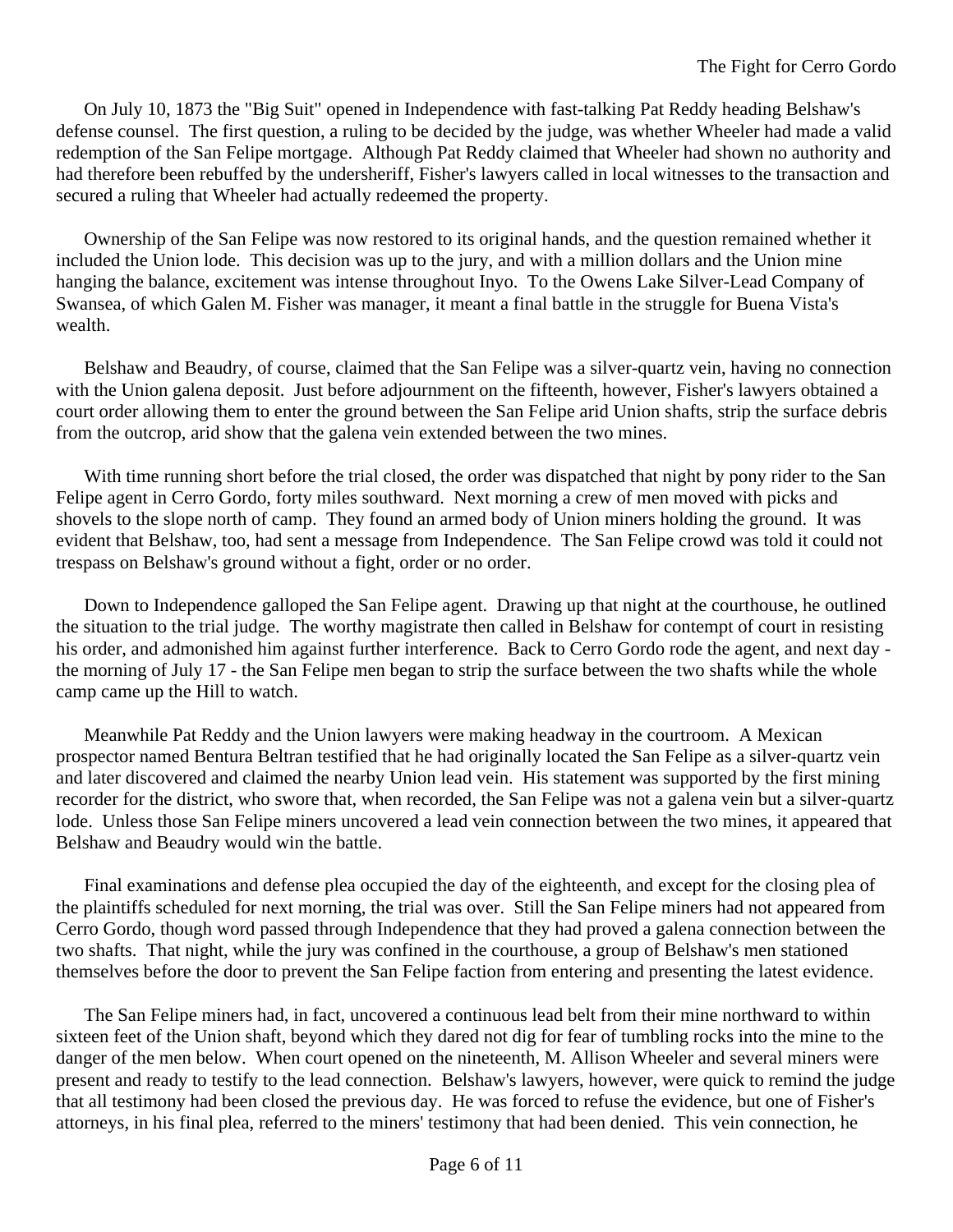pointed out, fixed the ownership of the galena bonanza with the San Felipe claim, an older title than the Union by six months.



Independence became the county seat of Inyo in 1866 and looked like this seven years later. Beyond Harris and Rhine store is roof of courthouse - scene of sat . over Union Mine.

Mort Belshaw, suddenly rising from his chair. bellowed his defiance. He declared it untrue that the miners had established the connection, and claimed that he had witnesses ready to deny it. When the courtroom had quieted down, the judge reproved the San Felipe lawyer for alluding to the subject and bade him continue.

At 11:30 A. M. the jury retired for a three-hour deliberation. In mid-afternoon

they filed back to their places and announced the verdict - "for plaintiffs." Belshaw's lawyers then objected that it was not a proper verdict. The judge patiently read the charge, by which the Union mine and a million dollars would be forfeited to the plaintiffs, and the foreman assented that such was the jury's decision. A demand was then made that the group be polled. Accordingly each juror, rising in his place, declared the verdict to be his own. There was no question whatsoever that the San Felipe faction had just won the biggest silver-lead mine in California.

The, people of Inyo, their sympathies with the bullion kings who had built Cerro Gordo, thought the decision an appalling injustice. Chalfant of the *Independent*, siding now with Belshaw, declared his pioneer endeavors had "done more to benefit this county than all other primary enterprises combined."

But Belshaw and Beaudry had not abandoned the fight. In a few weeks Pat Reddy got a "stay of proceedings" order which suspended the execution of the verdict pending his efforts to secure a new trial. Both the San Felipe and Union mines remained in the hands of the bullion kings while the issue dragged through the courts. The fight for Cerro Gordo, source of the Los Angeles silver trade, was not yet finished.

Meanwhile Belshaw and Beaudry were stepping up production to drain the mountain's wealth before they could be forced to give up the Union mine. They had already installed a steam hoisting works at the shaft head and attracted more miners with increased wages of five dollars per day. Now they rebuilt their furnaces to double the bullion capacity, and Cerro Gordo fairly rocked and rumbled to the heavy beat of industry.

Belshaw's lusty furnaces, in fact, bad been outstripping their fuel supply since the early part of 1873. In every direction the pinons that had once dotted the slopes and canyons had been cut to the ground to provide Cerro Gordo with stoking fuel and mine timbers. But Colonel Sherman Stevens, a tall, gray-bearded New Yorker and pioneer settler of Inyo, had a new scheme. A sawmill and flume in Cottonwood Canyon, high in the Sierra on the west side of Owens Lake, was his answer to the shortage. In January 1873, he secured a \$25,000 loan from the Owens Lake company at Swansea, with the agreement that he would always transport its fuel at twenty-five cents a cord less than he charged Belshaw and Beaudry.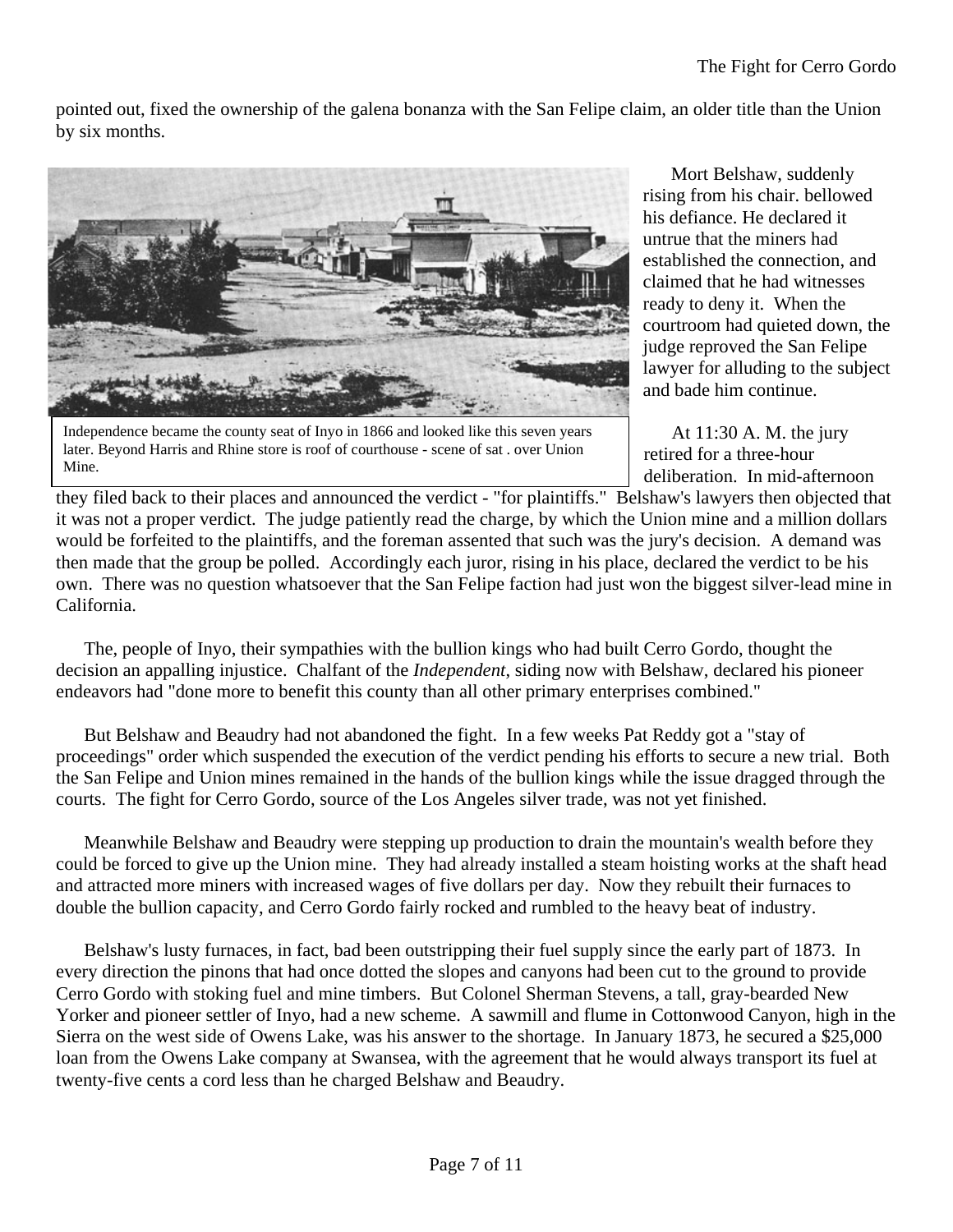Immediately Stevens set about building a trail to the bead of Cottonwood Canyon in the heart of the Sierra timber. Powered by a steam turbine, his sawmill was finished in June and began turning out the lumber needed to construct the long flume down the canyon. Twelve-foot V-shaped sections were boxed together at the mill and sent sliding down the finished portion of the flume to be attached to the end by the carpenters. By early November the flume reached the Los Angeles bullion road, and soon the logs, after hurtling down the slide, were loaded into wagons and hauled three miles to Stevens's wharf on Owens Lake. From there the steamer *Bessie Brady* relayed them to the mule teams which carried them on up the Yellow Grade. At last, owing to the enterprise of Sherman Stevens, Belshaw's furnaces had access to an inexaustible supply of charcoal.

But at the same time Belshaw and Beaudry encountered an even greater obstacle: the water shortage which had long hampered the expansion of Cerro Gordo. In the summer months, when they could not operate by snow water, the two furnaces ran only intermittently from a lack of water for their steam boilers. Brought into camp by pack burros from springs several miles away, the price of the liquid ranged from five to seven cents a gallon wholesale, ten to fifteen cents retail. Teamsters Paid out seven dollars for enough to quench the thirst of a twelve-mule team. As for the town itself, where black cinders from the great chimneys settled like spilled pepper oil tablecloths and floors, such a dearth of water scarcely made for cleanliness. Spendthrifts sent their shirts to the laundry as often as once a week but seldom bought enough water to take a bath. The doughty miners took their whisky, straight and washed their faces every Sunday.

Since 1870 a pipe line owned by Belshaw had brought all additional 1300 gallons per day into Cerro Gordo, but frequent freezing spells kept them out of order much of the time. By '73 a hundred pack burros were bringing 6000 gallons to town every day, but still the supply could scarcely begin to meet the camp's needs.

Yet only tell miles north of town, in a canyon sloping eastward into Saline Valley, Miller Springs gushed from the rocks with an estimated 120,000 gallons a day. Such a source could provide Cerro Gordo with a literal flood of water. But in order to serve the camp the flow must first be pumped 1800 feet to the crest of the Inyo Range and then conveyed through eleven and one-half miles of heavy pipes into town. Nevertheless, convinced that the project was feasible, a Cerro Gordo mine owner named Stephen Boushey went to Los Angeles early in 1873 and enlisted the financial support of F. P. F. Temple, president of that town's leading bank. Together they organized the Cerro Gordo Water and Mining Company, with a capital stock of \$200,000. Temple, always anxious to sponsor enterprises that would benefit Los Angeles, took a generous slice of the stock and induced his banking partner, William Workman, to buy more.

Throughout July, the upbound freight teams were so loaded with water pipes and machinery that the ordinary freight for Cerro Gordo accumulated in great piles at the Los Angeles railroad depot. Soon a crew of men were digging a trench along the mountainsides, burying the pipes to prevent their freezing in winter weather. In the first trials the pipes burst and had to be replaced by stronger sets. Then winter storms delayed work until the spring of 1874. But by the second week in May the work was completed and Cerro Gordo was overwhelmed with 90,000 gallons a day, at four cents a gallon at the tanks, five cents retail, delivered anywhere in town.

All at once these parched miners found themselves flooded with water. They could bathe in it, wallow in it, spray each other with it in the streets. The mules at the corrals, the burros on the mountainside need no longer bray for water. No more was it considered disloyal to take a bath. Washtubs and soap suddeny leaped into demand, and the boys in their enthusiasm began sending two shirts a week to the laundry. Best of all, the furnaces could maintain full production throughout the summer months, and the bullion king's could extract Cerro Gordo's riches at capacity speed.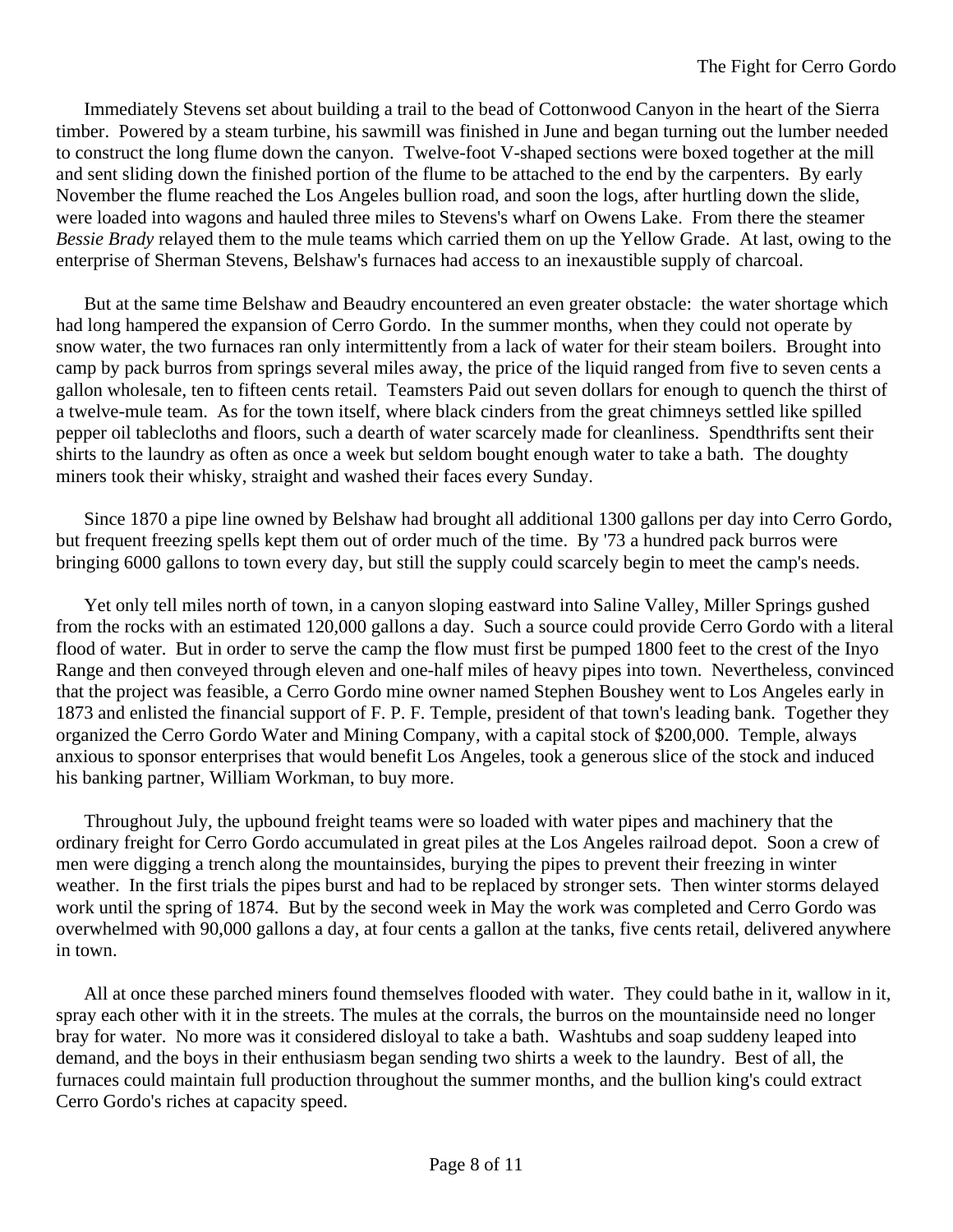Belshaw now found his camp entirely freed of the limiting influences that had dogged his efforts for years. Conquest of the wood and water shortages had come at the same time the Cerro Gordo Freighting Cornpany's efficient hauling- schedules were clearing the accumulated bullion. With mines, furnaces, and mule teams all operating to the utmost, Cerro Gordo in 1874 sent 5290 tons of ingots to Los Angeles - almost equaling the total shipment for the two previous years.

Altogether, Cerro Gordo produced \$2,000,000 for the bullion kings in 1874 alone. Though his opponents apparently held the high cards in the grim game they were playing, Belshaw was in fact reaching into the earth and making off with the stakes. Always sociable and hearty in spite of his callous business methods, Belshaw now found himself entertaining more often at his hillside house, making more frequent trips "below" to see his wife in San Francisco. In spite of the San Felipe lawsuit still hanging over their heads, lie and Beaudry felt confident enough to join the Los Angeles city-makers in projecting a railroad across the desert to haul Cerro Gordo's expanding output.

As for the camp itself, the surge of production was bringing new buildings to her streets, new population to her hillsides. The Union Hotel was erected to compete with the two-story American House which John Simpson had erected in 1871, and the thousand persons who had previously remained on Buena Vista's slopes only during winter snows now found full employment the year round.

But matching the heavier flow of silver down the Yellow Grade was a new stream of gold coins across Cerro Gordo's counters, a fact which inevitably brought a return of the lawless element. Shootings became so frequent that scarcely a month passed without another affray. Though the situation held little interest for Belshaw and Beaudry, their enterprise had in fact spawned a wild town which lived by the revolver. As the Inyo *Independent* commented, "A good calaboose or a little judicious hanging is much needed upon Cerro Gordo hill."

One of the bloodiest outbursts occurred one night early in February 1873, when two Americans were desperately wounded in Maggie Moore's dance hall at the lower end of town. A few minutes later shots ran- out from the camp's upper end, and a Mexican was carried out of Lola Travis's house with a ball in his stomach. Guns barked again the next night, and two antagonists fell wounded in air exchange of shots. "Cerro Gordo is a prolific source of the 'mail for breakfast' order of items," observed the *Independent*.

When the grand jury convened in March, County judge John A. Hannah, dean of the Inyo bench, reviewed the unpunished reign of crime in Cerro Gordo. He launched a bitter tirade against "these lawless ruffians who with murder in their hearts and the implements of death strapped upon their persons, congregate in public places, ever ready to discharge their death-dealing weapons upon the unoffending and unarmed citizens."

Following this outburst a trucelike quiet settled over the front for a few months. But by mid-October the *Independent* was again laconically remarking: "Our local shooting item for the current week reaches us from Cerro Gordo," and then detailing another fatal affray. On November 6. at Maggie Moore's house, two men fell dead before another burst of gunfire. "This makes five men shot, four killed outright, in this county in as many weeks," observed the newspaper. When word came of another affray in Cerro Gordo in the middle of the month, editor P. A. Chalfant had to change the score to seven men in seven weeks. "Pistols continue to crack and good men go down before them," moaned Chalfant in air editorial, "as though neither law nor society valued men's lives any more than those of so many wild animals."

Still the revolver persisted in ruling "Bullion Hill," and releases on self-defense remained the prevailing custom. Editor Pleasant A. Chalfant and Judge John A. Hannah no longer wasted words of condemnation and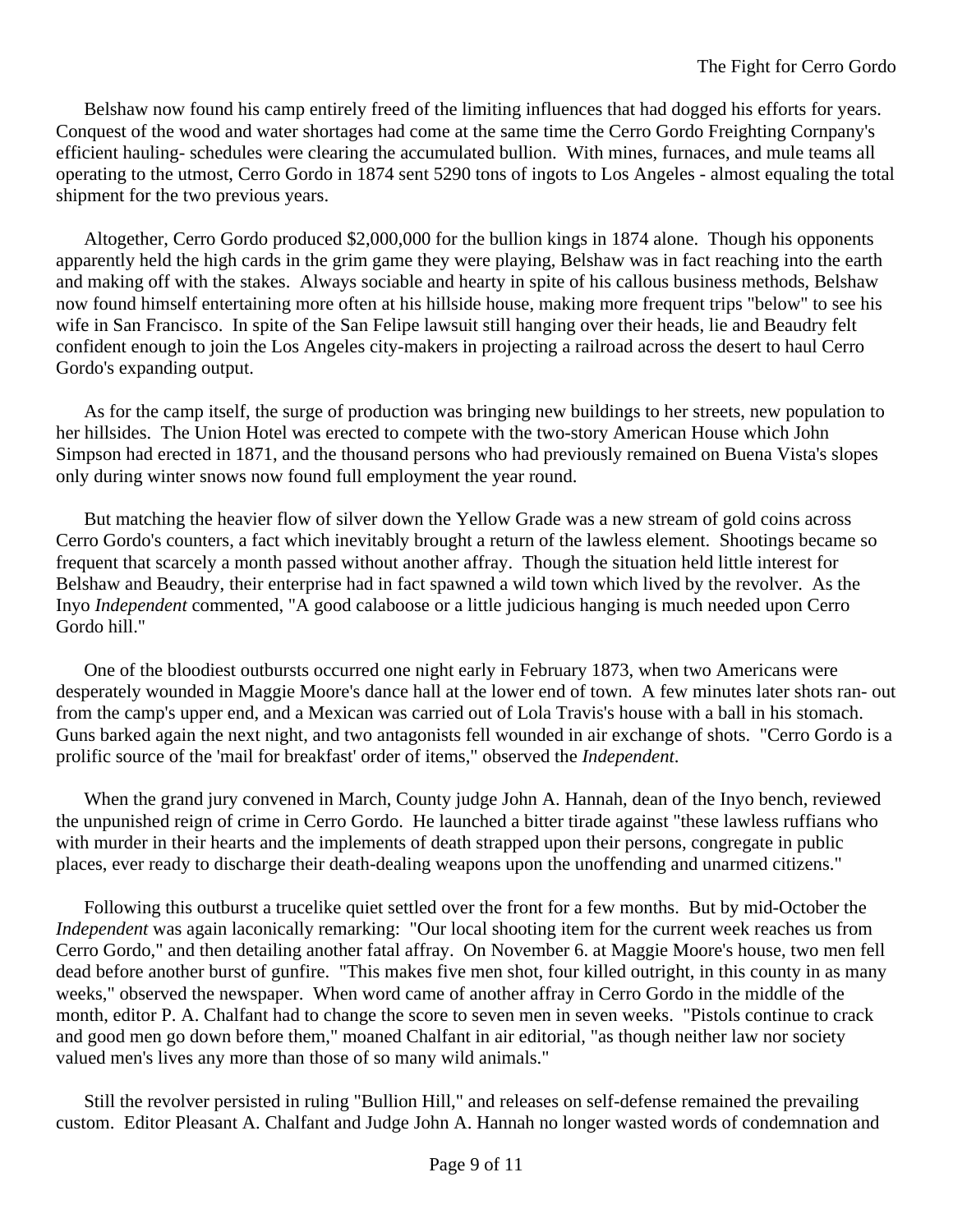reform. The citizens of Inyo had come to regard Cerro Gordo's lawlessness as a necessary accompaniment to prosperity.

Yet neither Cerro Gordo's violence nor its production boom was being shared by the rival town of Swansea. The Owens Lake Silver-Lead Company was so heavily involved in mine purchases and lawsuits in its race with the bullion kings that solution of the wood and Water shortages gave it small comfort. For months the income of Galen Fisher's company had been cut off by the collapse of the Bakersfield freighters, leaving it in financial straits by the end of 1873. Some of its Eastern stockholders foreclosed a \$98,000 mortgage, and early in March 1874 the last pigs were run out and the furnace allowed to cool for the final time. Late in July a summer cloudburst struck the Inyo Range and buried Swansea, furnace and all, with several feet of sand and debris. The very elements themselves had written the finale to the weary contest between the Owens Lake company and the bullion kings.

Belshaw's enemies still had a formidable weapon in the San Felipe mine and their suit against his Union mine. But even here lawyer Pat Reddy was making headway in seeking a new trial before the state Supreme Court. In May 1875 he succeeded, and dispatched the news to Inyo: "We have won in the San Felipe."

While this simply meant another round in the battle, Cerro Gordo erupted in celebration. Belshaw ordered a general holiday, and while the boys gathered around a great bonfire blazing in front of the American Hotel, the bullion kings made speeches from the balcony.

At a high point in the excitement someone threw his hat in the flames. Belshaw and the others followed the example, and someone suggested that they raid Beaudry's store for new hats. The hilarious miners, Beaudry among them, trouped across the street and descended on his shelves. When they burst out of his store they were wearing hats too big or too small, and many rough miners were topped with high stovepipes. The last to ransack the counters came out wearing gingham sunbonnets and paraded around the fire. Then the bullion kings threw a free dance and supper, and Cerro Gordo did not rest till daybreak.

But Los Angeles, having benefitted most from Cerro Gordo's silver, was unaffected by the battle which had raged oil Buena Vista Peak. It continued to enjoy the Owens River commerce, which by 1874 had grown to a total monthly traffic of 700 tons, and piled up an annual freight bill of more than \$700,000. About half of this income the Cerro Gordo Freighting Company was spending over Los Angeles counters at the rate of almost a thousand dollars per day. Together with the cost of air estimated 3400 tons of grain, merchandise, and machinery that flowed northward to Inyo during 1874, the whole made up a substantial portion of El Pueblo's annual \$5,000,000 wholesale business. Some 2500 tons of barley and 3000 tons of hay, constituting respectively 27 percent and 40 percent of Los Angeles County's yield, were consumed annually by the Cerro Gordo teams. The combined volume of approximately 8900 tons comprising the Inyo trade of 1874 was practically half as large as the 18,000 tons Los Angeles exported through San Pedro the same year. Almost one-third of that San Pedro export, too, was Cerro Gordo bullion.

"The value, direct arid indirect, of the 'Owens River trade' . . . as furnishing a market for surplus products," stated the Los Angeles *Star*, "is almost beyond computation."

> Text excerpt from "*City – Makers, The Story of Southern California's First Boom*, 1868-76" by Remi Nadeau